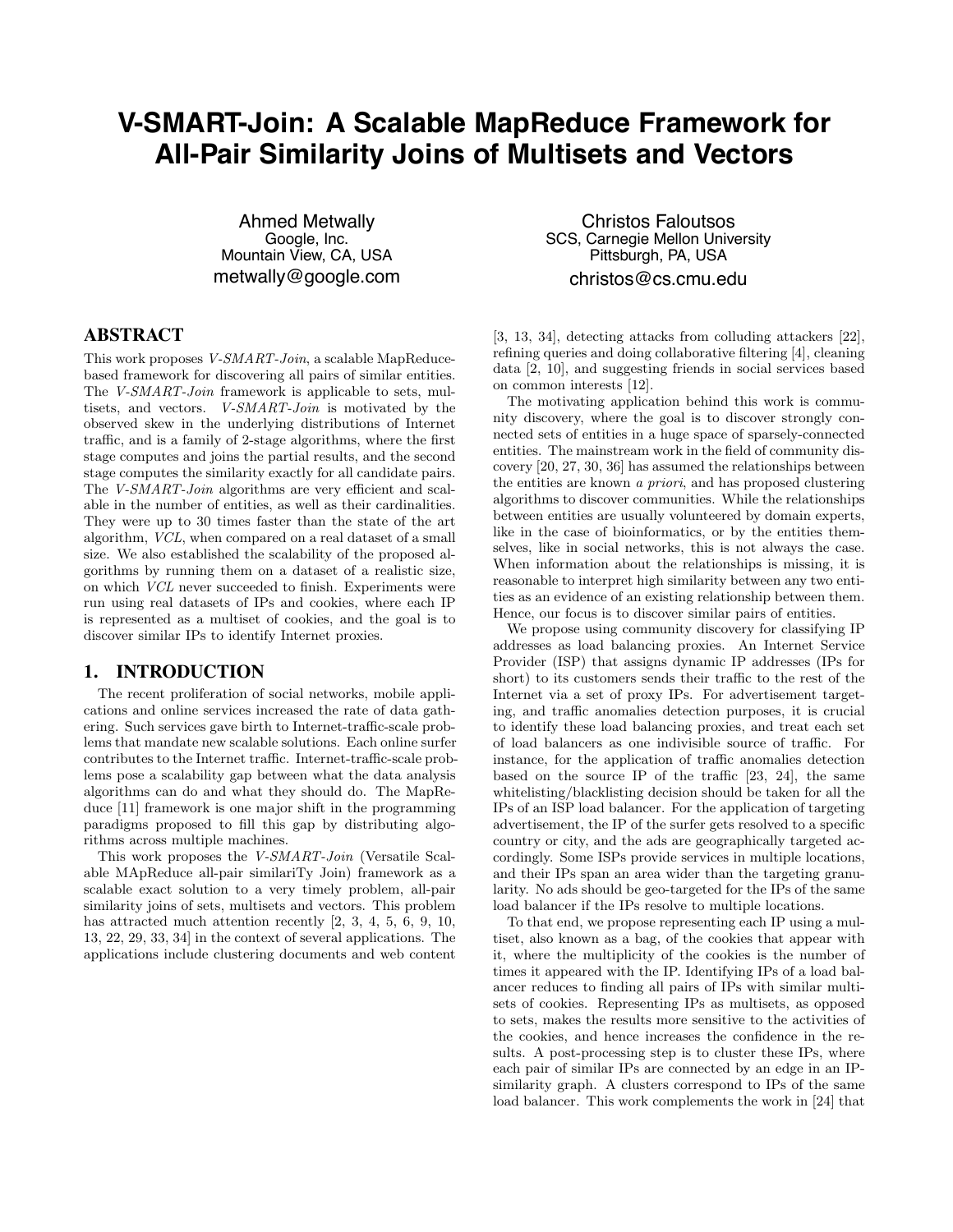

**Figure 1: The MapReduce framework.**

estimates the number of users behind IPs, which can also be used for identifying large Internet proxies.

To discover all pairs of similar IPs, this work proposes V-SMART-Join, a scalable MapReduce based framework. The contributions of this work is as follows.

- 1. Versatility: V-SMART-Join is carefully engineered to work on vectors, sets, and multisets using a wide variety of similarity measures.
- 2. Speed and Scalability: V-SMART-Join employs a two stage approach, which achieves significant scalability in the number of entities, as well as their cardinalities, since it does not entail loading whole entities into the main memory. Moreover, V-SMART-Join carefully handles skewed data distributions.
- 3. Wide Adoption: The proposed V-SMART-Join algorithms can be executed on the publicly available version of MapReduce, Hadoop [1].
- 4. Experimental Verification: On real datasets, the V-SMART-Join algorithms ran up to 30 times faster than the state of the art algorithm, VCL [33].

The rest of the paper is organized as follows. The MapReduce framework is explained in  $\S 2$ . In  $\S 3$ , the problem is formalized and an insight is presented to build distributed algorithms. This insight is based on a classification of the partial results necessary to calculate similarity. The V-SMART-Join framework is presented in § 4. The V-SMART-Join algorithms are presented in  $\S$  5. The related work is reviewed in § 6. The experimental evaluation is reported in § 7, and we conclude in § 8.

#### **2. THE MAPREDUCE FRAMEWORK**

The MapReduce framework was introduced in [11] to facilitate crunching huge datasets on shared-nothing clusters of commodity machines. The framework tweaks the map and reduce primitives widely used in functional programming and applies them in a distributed computing setting.

Each record in the input dataset is represented as a tuple  $\langle key_1, value_1 \rangle$ . The first stage is to partition the input<br>dataset, typically stored in a distributed file system, such as dataset, typically stored in a distributed file system, such as GFS[14], among the machines that execute the map functionality, the mappers. In the second stage, each mapper applies the map function on each single record to produce a list on the form  $(\langle key_2, value_2 \rangle)^*$ , where  $(.)^*$  represents<br>lists of length zero or more. The third stage is to shuffle the lists of length zero or more. The third stage is to shuffle the output of the mappers into the machines that execute the

reduce functionality, the *reducers*. This is done by grouping the mappers' output by the key, and producing a reduce\_value\_list of all the *value*<sub>2</sub>'s sharing the same value of *key*<sup>2</sup>. In addition to *key*<sup>2</sup>, the mapper can optionally output tuples by a secondary key. Each reducer would then receive the reduce value list sorted by the secondary key. Secondary keys are not supported by the publicly available version of MapReduce, Hadoop  $[1]^1$ . The input to the reducer is typically tuples on the form  $\langle key_2, (value_2)^* \rangle$ . For notational purposes, the reduce value list of key k is denotational purposes, the reduce value list of key *<sup>k</sup>* is denoted reduce\_value\_ $list_k$ . In the fifth stage, each reducer applies the reduce function on the  $\langle key_2, (value_2)^* \rangle$  tuple to produce a list of values  $(value_2)^*$ . Finally, the output of produce a list of values,  $(value_3)^*$ . Finally, the output of the reducers is written to the distributed file system. The the reducers is written to the distributed file system. The framework is depicted in Figure 1.

MapReduce became the de facto distributed paradigm for processing huge datasets because it disburdens the programmer of details like partitioning the input dataset, scheduling the program across machines, handling failures, and managing inter-machine communication. Only the map and reduce functions on the forms below need to be implemented.

#### map:

 $\langle key_1, value_1 \rangle \rightarrow (\langle key_2, value_2 \rangle)^*$ 

reduce:

 $\langle key_2, (value_2)^* \rangle \rightarrow (value_3)^*$ 

For better fault tolerance, the map and reduce functions are required to be pure and deterministic. For higher efficiency, the same machines used for storing the input can be used as mappers to reduce the network load. In addition, partial reducing can happen at the mappers, which is known as combining. The combine function is typically the same as the reduce function. While combining does not increase the power of the framework, it reduces the network  $\text{load}^2$ .

The amount of information that need to fit in the memory of each machine is a function of the algorithm and the input and output tuples. In terms of the input and output tuples, during the map stage, at any time, the memory needs to accommodate one instance of each of the tuples  $\langle key_1, value_1 \rangle$ <br>and  $\langle key_1, value_2 \rangle$ . Similarly, during the reduce stage, the and  $\langle key_2, value_2 \rangle$ . Similarly, during the reduce stage, the memory needs to accommodate one instance of each of keys memory needs to accommodate one instance of each of *key*<sup>2</sup>, *value*<sup>2</sup> and *value*<sup>3</sup>. Nevertheless, accommodating multiple values of  $\langle key_1, value_1 \rangle$ ,  $\langle key_2, value_2 \rangle$  or *value*<sub>3</sub> allows for  $I/O$  buffering Accommodating the entire reduce value list I/O buffering. Accommodating the entire reduce value list in memory allows for in-memory reduction.

For more flexibility, the MapReduce framework also allows for loading external data both when mapping and reducing. However, to preserve the determinism and purity of

<sup>2</sup>Combiners can be either dedicated functions or part of the map functions. A dedicated combiner operates on the output of the mapper. Dedicated combiners involve instantiation and destruction. On the other hand, an on-mappercombiner is part of the mapper, is lightweight, but may involve fitting all the keys the mapper observes in memory, which can result in thrashing. This is discussed in details in [21]. We used dedicated combiners for higher scalability.

<sup>&</sup>lt;sup>1</sup>Two ways to support secondary keys were proposed in [21]. One of them is not scalable, since it entails loading the entire reduce value list in the memory of the reducer, and the second solution entails rewriting the partitioner, the MapReduce component that assigns instances of  $key_2$  to reducers. The second solution was adopted on the web page of [1]. We propose algorithms that avoid this limitation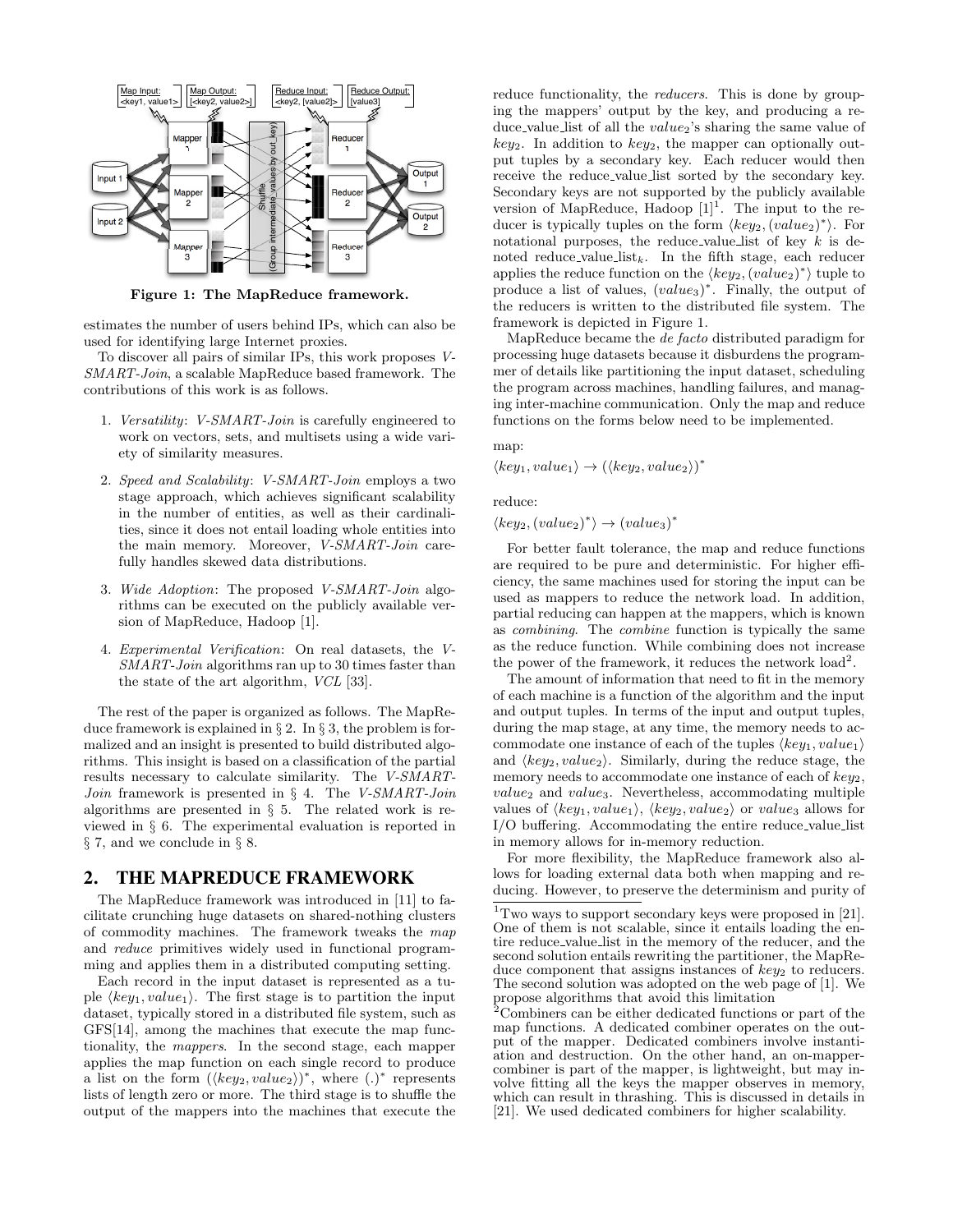the map and reduce functions, loading is allowed only at the beginning of each stage. Moreover, the types of *key*<sup>1</sup>, *key*<sup>2</sup>,  $value_1$ ,  $value_2$  and  $value_3$  are independent<sup>3</sup>.

This framework, albeit simple, is powerful enough to serve as the foundation for an array of platforms. Examples include systems that support issuing SQL(-like) queries that get translated to MapReduce primitives and get executed in a distributed environment [25, 35, 32]. Another relevant example is adapting stream analysis algorithms to a distributed setting by the Sawzall system [26].

It is difficult to analyze the complexity of a MapReducebased algorithm due to several factors, including the overlap between mappers, shufflers and reducers, the use of combiners, the high I/O and communication cost as compared to the processing cost. However, to the best of our abilities, we will try to identify the bottlenecks throughout the sequel.

Having described the necessary background, the insight for scalable MapReduce-based algorithms is described next.

# **3. PROBLEM FORMALIZATION AND INSIGHTS**

We start by the formalization, and then use it to present the insight for more scalable solutions.

#### **3.1 Formalizing the Problem**

Given a set, *S*, of multisets,  $M_1, \ldots, M_{|S|}$  on the alphabet  $A = a_1, \ldots, a_{|A|}$ , find all pairs of multisets,  $\langle M_i, M_j \rangle$ , such that their similarity  $Sim(M, M)$  exceeds some threshold that their similarity,  $Sim(M_i, M_j)$  exceeds some threshold, *t*. The similarity measure,  $Sim(.,.)$  is assumed to be commutative. A multiset, identified by  $M_i$ , is represented as  $M_i = \langle A, A \rightarrow \mathbf{N} \rangle = \{m_{i,1}, \ldots, m_{i,|A|}\},$  where  $m_{i,k}$  rep-<br>recents the element in multiset M, that have the alphabet resents the element in multiset  $M_i$  that have the alphabet element  $a_k$ . More formally,  $m_{i,k} = \langle a_k, f_{i,k} \rangle$  and  $f_{i,k} \in \mathbb{N}$  is the *multiplicity* of  $a_j$  in  $M$ . The cardinality of  $M$  is denoted the *multiplicity* of  $a_k$  in  $M_i$ . The cardinality of  $M_i$  is denoted  $|M_i| = \sum_{1 \le k \le |A|} f_{i,k}$ . The set of alphabet elements that are present in  $\overline{M_i}$  is called its underlying set,  $U(M_i)$ . That is,  $U(M_i) = a_k : f_{i,k} > 0$ . Hence,  $U(M_i) = \langle A, A \to \{0,1\} \rangle$ .<br>The underlying cardinality of M<sub>i</sub> is the number of unique The underlying cardinality of *<sup>M</sup><sup>i</sup>* is the number of unique elements present in  $M_i$ , i.e.,  $|U(M_i)| = |a_k : f_{i,k} > 0|$  [31]. The frequency of an element,  $a_k$ , denoted  $Freq(a_k)$ , is the number of multisets *<sup>a</sup><sup>k</sup>* belongs to.

Representing multisets as non-negative vectors is trivial if *A* is totally ordered. The semantics of sets can also be used to represent the more general notion of multisets. A multiset can be represented as a set by expanding each element  $m_{i,k}$ into the elements  $\langle \langle a_k, j \rangle, 1 \rangle$ , for  $1 \leq j \leq f_{i,k}$  [10]. In the sequel the focus is on multisets but the formalization and sequel, the focus is on multisets, but the formalization and algorithms can be applied to sets and vectors.

Since this work focuses only on sets, multisets, and vectors, we only consider the similarity measures that exhibit the Shuffling Invariant Property (SIP). A measure exhibiting SIP is agnostic to the order of the elements in the alphabet *A*. Hence, shuffling the alphabet does not impact the similarity between multisets. For measures exhibiting SIP, the term Nominal Similarity Measures (NSMs) was coined in  $[8]^4$ . All the sets, multisets, and vectors similarity measures handled in the literature we are aware of are NSMs. For instance, the Jaccard similarity of two sets,  $S_i$  and  $S_j$ , is given by  $\frac{|S_i \cap S_j|}{|S_i \cup S_j|}$ . The Ruzicka similarity [7]

is the generalization of the Jaccard similarity to multisets. For any two multisets,  $M_i \cap M_j = \sum_{A} \min(f_{i,k}, f_{j,k})$ , and  $M_i \cup M_j = \sum_{A} \max(f_{i,k}, f_{j,k})$ . The set Dice similarity is  $M_i \cup M_j = \sum_{A} \max(f_{i,k}, f_{j,k})$ . The set Dice similarity is given by  $2 \times \frac{|S_i \cap S_j|}{|S_i| + |S_j|}$ , and the set cosine similarity is given by  $\frac{|S_i \cap S_j|}{\sqrt{|S_i| \times |S_j|}}$ . Both Dice and cosine similarity can be trivially generalized to multisets using the set representation of multiset in [10]. The vector cosine similarity is given by  $\frac{\sum_{A} |f_{i,k}| \times |f_{j,k}|}{|M_i| \times |M_j|}$ . All these measures are agnostic to the order of the alphabet, and hence can be computed from partial results aggregated over the entire alphabet. More formally, NSMs can be expressed on the form of eqn. 1.

$$
Sim(M_i, M_j) = F(\prod_{1}^{A} (g_1(f_{i,k}, f_{j,k})),
$$

$$
\prod_{1}^{A} (g_2(f_{i,k}, f_{j,k})),
$$

$$
\dots
$$

$$
\prod_{L}^{A} (g_L(f_{i,k}, f_{j,k}))) \tag{1}
$$

In eqn. 1, the *F*() function combines the partial results of the  $g_l(.,.)$  functions as aggregated over the alphabet by the  $\prod_{l}^{A}$  aggregators, where  $1 \leq l \leq L$ , for some constant *L*.

## **3.2 Insight for High Scalability**

The entire alphabet does not need to be scanned to compute the partial results combined using  $F()$ . We classify the  $g_l(.,.)$  functions into three classes depending on which elements need to be scanned to compute the partial results.

The first unilateral class comprises functions whose partial results can be computed using a scan on the elements in only one multiset, either  $U(M_i)$  or  $U(M_j)$ . Unilateral functions consistently disregard either  $f_{i,k}$  or  $f_{j,k}$ . For instance, to compute the partial result  $|M_i|, g_l(., .)$  is set to the identity of the first operand,  $f_{i,k}$ , and  $\prod_{l=1}^{k}$  to the  $\sum$  aggregator.<br>Scanning only the elements in  $I/(M)$  instead of the entire Scanning only the elements in  $U(M_i)$ , instead of the entire *A*, and applying the formula  $\sum_{a_k \in U(M_i)} f_{i,k}$  yields  $|M_i|$ .<br>The second class of conjunctions functions can be computed

The second class of conjunctive functions can be computed using a scan on the elements in the intersection of the two multisets,  $U(M_i \cap M_j)$ . For instance, to compute the partial result  $|M_i \times M_j|$ ,  $g_l(.,.)$  is set to the multiplication function, and  $\prod_{l}^{A}$  to the  $\sum$  aggregator. Scanning only the elements in  $U(M_i \cap M_j)$ , instead of the entire *A*, and applying the  $\sum_{a_k \in U(M_i \cap M_j)} f_{i,k} \times f_{j,k}$  yields  $|M_i \times M_j|$ .<br>Similarly we define the close of disjunctive function

Similarly, we define the class of *disjunctive* functions for those whose partial results can only be computed using a scan on the elements in the union of the two multisets,  $U(M_i \cup M_j)$ . For instance, to compute the symmetric difference,  $|M_i \Delta M_i|$ ,  $g_l(.,.)$  is set to the absolute of the difference, and  $\prod_{l}^{A}$  to the  $\sum$  aggregator. Scanning only the elements in  $\widehat{U(M_i \cup M_j)}$ , instead of the entire *A*, and applying the  $\sum_{a_k \in U(M_i \cup M_j)} |f_{i,k} - f_{j,k}|$  yields  $|M_i \Delta M_j|$ .<br>Civen this eleccification of functions it is equal.

Given this classification of functions, it is crucial to examine the complexity of accumulating the partial results of each of these classes. The partial results of the unilateral functions, denoted  $Uni(M_i)$  for multiset  $M_i$ , can be accumulated for all multisets in a single scan on the dataset. The conjunctive partial results, denoted  $Conj(M_i, M_j)$ , can be accumulated for all pairs of multisets in a single scan on an

<sup>3</sup>Hadoop supports having different types for keys of the reducer input and output. The Google MapReduce does not. <sup>4</sup>Similarity measures are surveyed in  $[7, 8, 15]$ .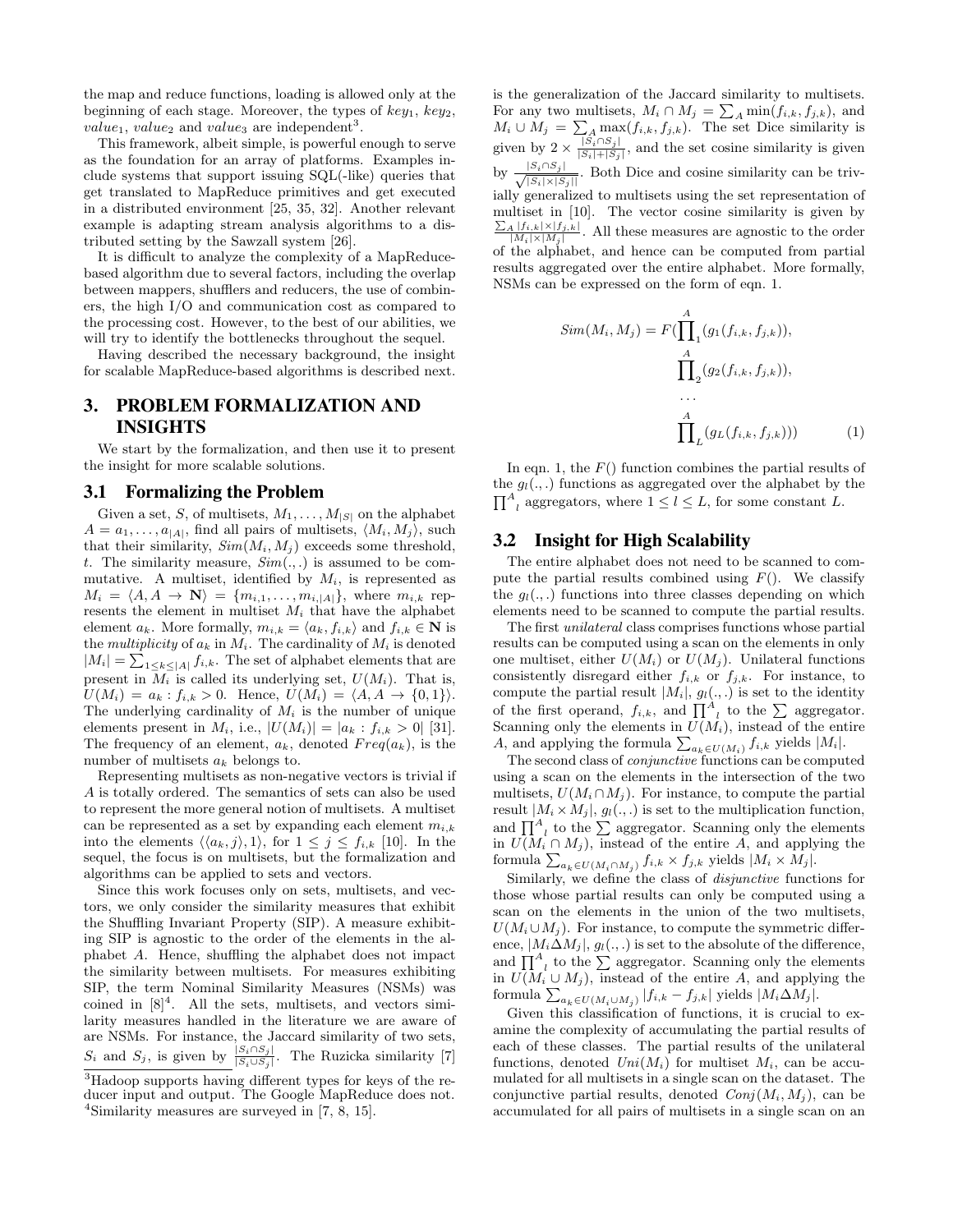inverted index of the elements<sup>5</sup>. To compute the disjunctive partial results, for every pair of multisets that are candidates to be similar, their data needs to be scanned concurrently. Fortunately, all the similarity measures we are aware of can be expressed in terms of unilateral and conjunctive functions. We leave disjunctive functions for future work. All the published algorithms we are aware of, reviewed in § 6, cannot handle disjunctive function in the general case, since they generate candidate pairs from inverted indexes.

Some examples are given on expressing the widely used similarity measures in terms of unilateral and conjunctive functions. The Ruzicka similarity is given by  $\frac{|M_i \cap M_j|}{|M_i \cup M_j|}$ . Hence, the Ruzicka similarity is expressed in the form of eqn. 1 when  $g_1(.,.)$  is the min(.,.) function,  $g_2(.,.)$  is the max(.,.), both  $\prod_{i=1}^{n}$  and  $\prod_{i=1}^{n}$  are the  $\sum$  aggregator, and  $Sim(M_i, M_j)$  is  $\frac{\sum_{A} g_1(f_{i,k}, f_{j,k})}{\sum_{A} g_2(f_{i,k}, f_{j,k})}$ . Notice that the denominator contains the disjunctive function, max(.,.). Ruzicka can be rewritten as  $\frac{|M_i \cap M_j|}{|M_i| + |M_j| - |M_i \cap M_j|}$ , which is expressible in the form of eqn. 1 as  $\frac{\sum_{A} g_1(f_{i,k}, f_{j,k})}{\sum_{A} g_2(f_{i,k}, f_{j,k}) + |g_3(f_{i,k}, f_{j,k})| - |g_1(f_{i,k}, f_{j,k})|}$ , where  $g_1(.,.)$  is the min(., .) function,  $g_2(.,.)$  and  $g_3(.,.)$  are the identity of the first and second operand, respectively, and  $\prod_{1}^{A}$ ,  $\prod_{2}^{A}$ , and  $\prod_{i=1}^{A}$  are all  $\sum_{i=1}^{A}$  aggregators. In this example,  $Uni(M_i) =$ <br> $\sum_{i=1}^{B} (M_i \cdot \sum_{i=1}^{B} (f_i \cdot f_i \cdot \cdot))$ . Similarly,  $Ini(M_i) = \sum_{i=1}^{B} (M_i \cdot \sum_{i=1}^{B} (f_i \cdot f_i \cdot \cdot))$  $\langle |M_i| \rangle = \langle \sum$  $\langle |M_i| \rangle = \langle \sum_A g_2(f_{i,k}, f_{j,k}) \rangle$ . Similarly,  $Uni(M_j) = \langle |M_j| \rangle = \langle \sum_A g_3(f_{i,k}, f_{j,k}) \rangle$ . Finally,  $Conj(M_i, M_j) = \langle |M_i \cap M_j| \rangle = \langle \sum_A g_1(f_{i,k}, f_{j,k}) \rangle$ . Similarly, the multiset cosine similarity,  $\langle \sum_{A} g_1(f_{i,k}, f_{j,k}) \rangle$ . Similarly, the multiset cosine similarity,  $\frac{|M_i \cap M_j|}{\sqrt{|M_i| \times |M_j||}}$ , and the multiset Dice similarity,  $2 \times \frac{|M_i \cap M_j|}{|M_i| + |M_j|}$ , is expressed in the form of eqn. 1 by setting  $g_1(.,.)$  to the  $min(.,.)$  function,  $g_2(.,.)$  and  $g_3(.,.)$  to the identity of the  $min(.,.)$  function,  $g_2(.,.)$  and  $g_3(.,.)$  to the identity of the first and second operands, respectively, and setting the similarity function to  $\frac{\sum_A g_1(f_{i,k}, f_{j,k})}{\sqrt{\sum_A g_2(f_{i,k}, f_{j,k}) \times \sum_A g_2(f_{i,k}, f_{j,k})}}$  for cosine, and  $2 \times \frac{\sum_{A} g_1(f_{i,k}, f_{j,k})}{\sum_{A} g_2(f_{i,k}, f_{j,k}) \times \sum_{A} g_2(f_{i,k}, f_{j,k})}$  for Dice.

Given the above classification, in one pass over the dataset, the unilateral partial results, Uni(*M<sup>i</sup>*), can be accumulated for each *M<sup>i</sup>*, and an inverted index can also be built. The inverted index can then be scanned to compute the conjunctive partial results,  $Conj(M_i, M_j)$ , for each candidate pair,  $\langle M_i, M_j \rangle$ , whose intersection is non-empty. The challenge<br>is to join the unilateral partial results to the conjunctive is to join the unilateral partial results to the conjunctive partial results in order to compute the similarities.

## **4. THE V-SMART-JOIN FRAMEWORK**

Instead of doing the join, the V-SMART-Join framework works around this scalability limitation. The general idea is to join  $Uni(M_i)$  to all the elements in  $U(M_i)$ . Then, an inverted index is built on the elements in *A*, such that each entry of an element,  $a_k$ , has all the multisets containing  $a_k$ , augmented with their Uni(*.*) partial results. For each pair of multisets sharing an element,  $\langle M_i, M_j \rangle$ , this inverted index<br>contains  $\text{Im}(M)$  and  $\text{Im}(M)$ . The inverted index can also contains  $Uni(M_i)$  and  $Uni(M_j)$ . The inverted index can also be used to compute the  $Conj(M_i, M_j)$ . Hence, the inverted index can be used to compute  $Sim(M_i, M_j)$  for all pairs.

The *V-SMART-Join* framework consist of two phases. The first *joining* phase joins  $Uni(M_i)$  to all the elements in  $U(M_i)$ . The second *similarity* phase builds the inverted index, and computes the similarity between all candidate pairs. The algorithms of the joining phase are described in

§ 5. In this section, the focus is on the similarity phase, since it is shared by all the joining algorithms.

Each multiset,  $M_i$ , is represented in the dataset input to the similarity phase using multiple tuples, a tuple for each  $a_k$ , where  $a_k \in M_i$ . We call these input tuples on the form  $\langle M_i, Uni(M_i), m_{i,k} \rangle$  *joined* tuples. This representation of the input data is purposeful. If each multiset is represented the input data is purposeful. If each multiset is represented as one tuple, multisets with vast underlying cardinalities would cause scalability and load balancing problems.

The V-SMART-Join similarity phase is scalable, and comprises two MapReduce steps. The goal of the first step,  $Similarly<sub>1</sub>$ , is to build the inverted index augmented with the Uni(*.*) values, and scan the index to generate candidate pairs. The map stage transforms each entry of  $m_{i,k}$  to be indexed by the element  $a_k$ , and caries down  $Uni(M_i)$  and  $f_{i,k}$  to the output tuple. The shuffler groups together all the tuples by their common elements. This implicitly builds an inverted index on the elements, such that the list of each element,  $a_k$ , is augmented with  $Uni(M_i)$  and  $f_{i,k}$  for each set  $M_i$  containing  $a_k$ . For each element,  $a_k$ , a reducer receives a reduce value  $list_{a_k}$ . For each pair of multisets,  $\langle M_i, M_j \rangle$ <br>in reduce value list the reducer outputs the identifiers in reduce value list<sub> $a_k$ </sub>, the reducer outputs the identifiers,  $\langle M_i, M_j \rangle$ , along with  $Uni(M_i), Uni(M_j), f_{i,k}$  and  $f_{j,k}$ . The map and reduce functions are formalized below. map and reduce functions are formalized below.

$$
{\tt map}_{Similarity_1} \colon
$$

 $\langle M_i, Uni(M_i), m_{i,k} \rangle \rightarrow \langle a_k, \langle M_i, Uni(M_i), f_{i,k} \rangle \rangle$ 

reduce*Similarity*<sup>1</sup> :

$$
\langle a_k, (\langle M_i, Uni(M_i), f_{i,k} \rangle)^* \rangle \xrightarrow{\forall M_i, M_j \in \text{reduce_value\_list}} (\langle \langle M_i, M_j, Uni(M_i), Uni(M_j) \rangle, \langle f_{i,k}, f_{j,k} \rangle))^*
$$

The second step,  $Similarly_2$ , computes the similarity from the inverted index. It employs an identity map stage. A reducer receives reduce value  $\text{list}_{\langle M_i, M_j \rangle}$  containing  $\langle f_{i,k}, f_{j,k} \rangle$ <br>for each common element,  $a_i$ , of a pair  $\langle M, M \rangle$ . The key of for each common element,  $a_k$  of a pair  $\langle M_i, M_j \rangle$ . The key of the list is augmented with  $\text{Im}(M)$  and  $\text{Im}(M)$ . There the list is augmented with  $Uni(M_i)$  and  $Uni(M_j)$ . Therefore, *Similarity*<sub>2</sub> can compute  $Conj(M_i, M_j)$ , and combine it with  $Uni(M_i)$  and  $Uni(M_i)$  using  $F()$ . The result would be  $Sim(M_i, M_j)$ . Since computing the similarity of pairs of multisets with large intersections entails aggregation over long lists of  $\langle f_{i,k}, f_{j,k} \rangle$  values, the lists are pre-aggregated<br>using combiners to better balance the reducers' load. The using combiners to better balance the reducers' load. The map and reduce functions are formalized below.

map*Similarity*<sup>2</sup> :

$$
\langle \langle M_i, M_j, Uni(M_i), Uni(M_j) \rangle, \langle f_{i,k}, f_{j,k} \rangle \rangle \rightarrow \langle \langle M_i, M_j, Uni(M_i), Uni(M_j) \rangle, \langle f_{i,k}, f_{j,k} \rangle \rangle
$$

reduce*Similarity*<sup>2</sup> :

$$
\langle\langle M_i, M_j, Uni(M_i), Uni(M_j)\rangle, (\langle f_{i,k}, f_{j,k}\rangle)^*\rangle \rightarrow \langle M_i, M_j, Sim(M_i, M_j)\rangle
$$

Clearly, the performance of the similarity phase is little affected by changing the similarity measure, as long as the same  $g_l(.,.)$  functions are used. That is, the impact of individual  $q_l(.,.)$  functions onto the final similarity values does not affect the efficiency of the similarity phase.

The slowest  $Similarly_1$  machine is the reducer that handles the longest reduce value list<sub>ak</sub>. The I/O time of this reducer is quadratic in  $\max(Freq(a_k))$ , the length of longest reduce value list<sub>a</sub><sub>*k*</sub>. The longest reduce value list<sub>a</sub><sub>*k*</sub> also has

<sup>5</sup>An inverted index groups all the multisets containing any specific element together.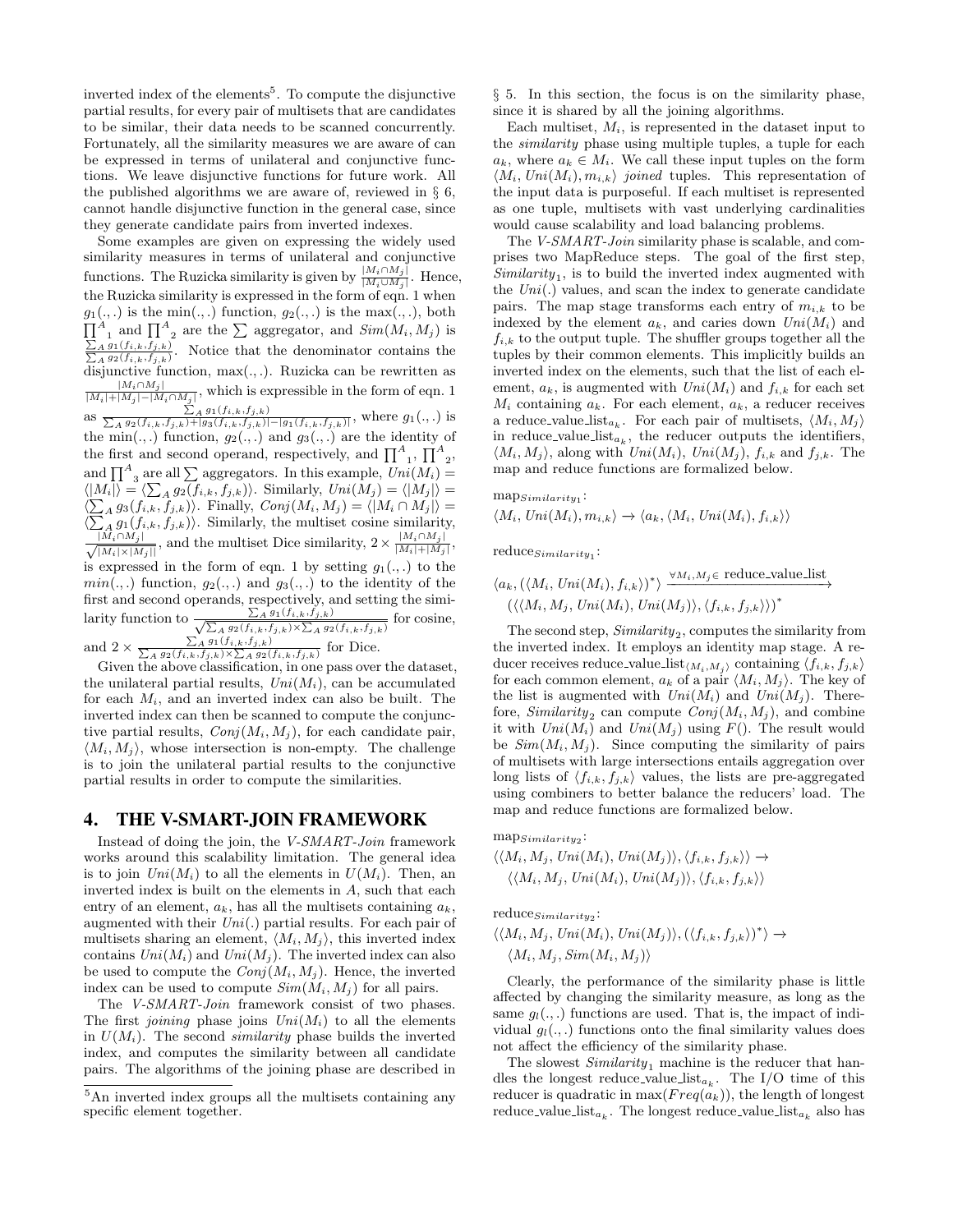to fit in memory to output the pairwise tuples, which may cause thrashing. The slowest  $Similarly_2$  machine is the reducer that handles the longest intersection of all pairs of multisets. This  $Similarity_2$  slowness is largely mitigated by using combiners, while the  $Similarity_1$  slowness is not.

To speed up the slowest  $Similarly_1$  reducer and avoid thrashing, elements whose frequency exceeds *q*, i.e., shared by more than *q* multisets, for some relatively large *q*, can be discarded. These are commonly known as "stop words". Discarding stop words achieves better load balancing, is widely used in IR [5, 6, 13, 22, 29], and reduces the noise in the similarities when the elements have skewed frequencies, which is typical of Internet-traffic-scale applications. This can be done in a preprocessing MapReduce step. The preprocessing step maps input tuples from  $\langle M_i, m_{i,k} \rangle$  to  $\langle a_i \rangle / M_i$ ,  $f_i, \rangle$  The preprocessing reducer buffers the first  $\langle a_k, \langle M_i, f_{i,k} \rangle \rangle$ . The preprocessing reducer buffers the first  $a_k$  multisets in the reduce value list of  $a_k$  and checks if the *<sup>q</sup>* multisets in the reduce value list of *<sup>a</sup><sup>k</sup>* and checks if the list was exhausted before outputting any  $\langle M_i, m_{i,k} \rangle$  tuples.<br>This way the complexity of the slowest *Similarity*, reducer This way, the complexity of the slowest  $Similarly_1$  reducer becomes quadratic in *q* instead of  $max(Freq(a_k))$ .

To avoid discarding stop words, avoid thrashing and still achieve high load balancing, the quadratic processing can be delegated from an overloaded  $Similarity_1$  reducer to several  $Similarly_2$  mappers. Each overloaded reducer can dissect its reduce value list into chunks of multisets, and output all possible pairs of chunks. Each pair of these chunks is read by a  $Similarly_2$  mapper that would output all the possible pairs of the multisets in this pair of chunks.

To achieve this, the reducers have to make use of the capability of rewinding their reduce value lists. A  $Similarly_1$ reducer that receives an extremely long reduce value list can dissect this list into *T* large chunks, such that each chunk<br>consumes less than  $\frac{B}{2}$  Bytes, where *B* is the available mem-<br>ory per machine, for some *T*. Each chunk is on the form ory per machine, for some *T*. Each chunk is on the form  $\langle a_k, (\langle M_i, Uni(M_i), f_{i,k} \rangle)^* \rangle$ . The reducer outputs all the possible  $T^2$  pairs of chunks in a nested loop manner which possible  $T^2$  pairs of chunks in a nested loop manner, which entails rewinding the input *T* times. The output of such a reducer will be different from the other normal  $Similarly_1$ reducers, and can be signaled using a special flag.

These  $T<sup>2</sup>$  pairs of chunks can fit in memory and can be processed by up to  $T^2$  different Similarity<sub>2</sub> mappers. Instead of acting as identity mappers, the  $Similarly_2$  mappers process their input in a way similar to the normal  $Similarly_1$ reducers when receiving pairs of chunks,  $\langle Chunk_p, Chunk_q \rangle$ , where  $1 \leq p, q \leq T$ . That is, when the input is on the form where  $1 \leq p, q \leq T$ . That is, when the input is on the form  $\langle \langle a_k, (\langle M_i, Uni(M_i), f_{i,k} \rangle)^* \rangle, \langle a_k, (\langle M_j, Uni(M_j), f_{j,k} \rangle)^* \rangle \rangle,$  it<br>outputs  $\langle \langle M, M, Jin(M, N, lin(M, M), (f_{i,j}, f_{i,j}) \rangle \rangle$  for each outputs  $\langle M_i, M_j, Uni(M_i), Uni(M_j)\rangle, \langle f_{i,k}, f_{j,k}\rangle \rangle$  for each  $M \in Chunk$  This better ball  $M_i \in Chunk_p$ , and each  $M_j \in Chunk_q$ . This better balances the load among the  $Similarity_{1}$  reducers while not skewing the load among the  $Similarity_2$  mappers, without discarding stop words. In addition, the I/O cost of the slowest Similarity<sub>1</sub> reducer becomes proportional to  $T \times$  $max(Freq(a_k))$  instead of  $max(Freq(a_k))^2$ .

## **5. THE JOINING PHASE ALGORITHMS**

This section describes the joining algorithms that, for each  $M_i$ , join  $Uni(M_i)$  to its elements. In other words, it transforms the raw input tuples on the form  $\langle M_i, m_{i,k} \rangle$  to joined<br>tuples on the form  $\langle M_i, Im_i \rangle$   $m_i$ , tuples on the form  $\langle M_i, Uni(M_i), m_{i,k} \rangle$ .

#### **5.1 The Online-Aggregation Algorithm**

For each input tuple, the mapper outputs the information necessary to compute  $Uni(M_i)$  with secondary key 0, as well as the same exact input tuple with secondary key 1. For each multiset  $M_i$ , a reducer receives reduce value list<sub> $M_i$ </sub> with the output of the mappers sorted by the secondary key. The reducer scans reduce value list $M_i$ , and computes  $Uni(M_i)$ , since the information for this computation, secondary keyed by 0, comes first in reduce-value-list<sub> $M_i$ </sub>. The reducer then continues to scan the elements, secondary keyed by 1, and outputs the multiset id, *<sup>M</sup><sup>i</sup>* with the computed partial result, Uni( $M_i$ ), with each element  $m_{i,k}$ . The map and reduce functions are formalized below.

$$
{\rm map}_{Online-Aggregation_1} \colon
$$

$$
\langle M_i, m_{i,k} \rangle \xrightarrow{\text{if } f_{i,k} > 0} \langle M_i, 0, f_{i,k} \rangle, \langle M_i, 1, m_{i,k} \rangle
$$

reduce*Online*−*Aggregation*<sup>1</sup> :

 $\langle M_i, (0, (f_{i,k})^*), (1, (m_{i,k})^*) \rangle \rightarrow (\langle M_i, Uni(M_i), m_{i,k} \rangle)^*$ 

The *Online-Aggregation* is very scalable, straightforward, and achieves excellent load balancing due to using combiners. However, it assumes the shuffler sorts the reducer input by the secondary keys for sorting. As discussed in § 2, Hadoop provides no support for secondary keys, and the workarounds are either unscalable, or entails writing parts of the engine. Even more, we could not find any published instructions on how to use the combiners with the secondary keys workarounds in a scalable way. Next, we propose other scalable algorithms that can be executed on Hadoop, and compare the performance of all the algorithms in § 7.

#### **5.2 The Lookup Algorithm**

The Lookup algorithm consists of two steps. The first Lookup<sub>1</sub> step computes  $Uni(M_i)$  for each  $M_i$ . The mapper outputs  $f_{i,k}$  keyed by  $M_i$  for each input tuple  $M_i, m_{i,k}$ . The reducers scan a reduce value list  $M_i$ , and compute  $Uni(M_i)$ for each *M<sup>i</sup>*. The output of the reducers are files mapping each  $M_i$  to its  $Uni(M_i)$ . Combiners are also used here to improve the load balancing among reducers. The map and reduce functions are formalized below.

map*Lookup*<sup>1</sup> :

$$
\langle M_i, m_{i,k} \rangle \xrightarrow{\text{if } f_{i,k} > 0} \langle M_i, f_{i,k} \rangle
$$

reduce*Lookup*<sup>1</sup> :

 $\langle M_i, (f_{i,k})^* \rangle \rightarrow \langle M_i, \langle Uni(M_i) \rangle \rangle$ 

When a mapper of the second step,  $Lookup_2$ , starts, it loads the files produced by  $Lookup_1$  into a memory-resident lookup hash table. As each  $\mathit{Lookup}_2$  mapper scans an input tuple,  $\langle M_i, m_{i,k} \rangle$ , it joins it to  $Uni(M_i)$  using the lookup ta-<br>ble. The output of the manners of *Lookup*, is the same as the ble. The output of the mappers of  $Lookup_2$  is the same as the output of the mappers of  $Similarly_1$ . Hence, the  $Similarly_1$ reducer can process the files output by the  $Lookup_2$  mappers directly. The map function is formalized below.

map*Lookup*<sup>2</sup> :

 $\langle M_i, m_{i,k} \rangle \xrightarrow{lookup} \langle a_k, \langle M_i, Uni(M_i), f_{i,k} \rangle \rangle$ 

The Lookup algorithm suffers from limited scalability. The second step assumes that the results of the first step can be loaded in memory to be used for lookups. If the memory cannot accommodate a lookup table with an entry for each  $M_i$ , the reducers suffer from thrashing. We next propose the Sharding algorithm that avoids this scalability limitation.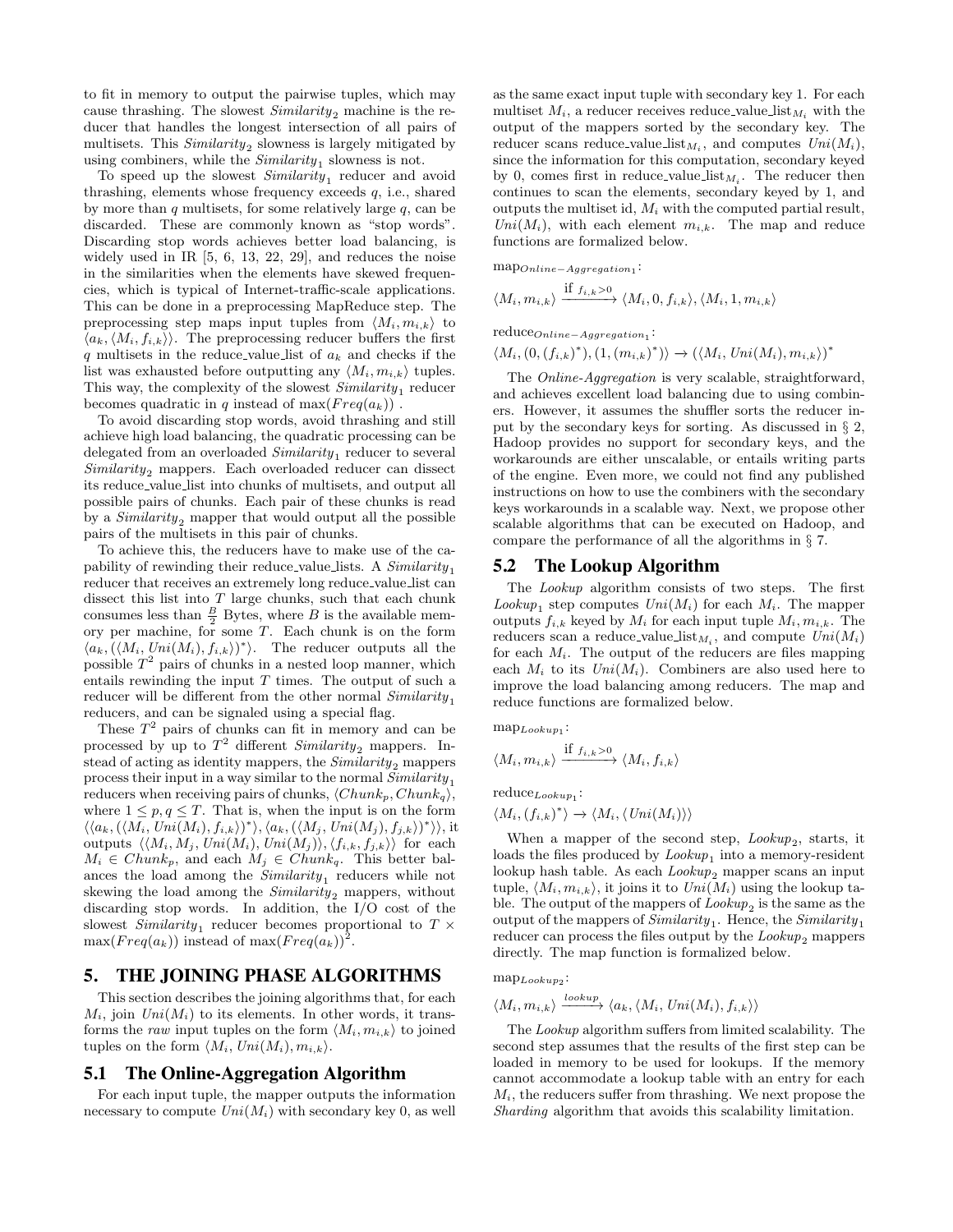## **5.3 The Sharding Algorithm**

The *Sharding* algorithm is a hybrid one between *Online*-Aggregation and Lookup. It exploits the skew in the underlying cardinalities of the multisets to separate the multisets into sharded and unsharded multisets. Sharded multisets have vast underlying cardinalities, are few in numbers, and are handled by multiple machines in a manner similar to Lookup without sacrificing scalability. Any unsharded multiset can fit in memory, and is handled in a way similar to the Online-Aggregation algorithm.

The Sharding algorithm consists of two steps. The first Sharding<sub>1</sub> step is the same as  $Lookup_1$ , with one exception. The reducer computes Uni(*M<sup>i</sup>*), and outputs a mapping from  $M_i$  to its  $Uni(M_i)$  only for each multisets,  $M_i$ , whose  $|U(M_i)| > C$ , for some parameter *C*. The map and reduce functions are formalized below.

map*Sharding*<sup>1</sup> :

$$
\langle M_i, m_{i,k} \rangle \xrightarrow{\text{if } f_{i,k} > 0} \langle M_i, f_{i,k} \rangle
$$

reduce*Sharding*<sup>1</sup> :

$$
\langle M_i, (f_{i,k})^* \rangle \xrightarrow{\text{if } |U(M_i)| > C} \langle M_i, \langle \text{Uni}(M_i) \rangle \rangle
$$

At the beginning of  $Sharding_2$ , each mapper loads the output of the *Sharding*<sub>1</sub> step to be used as a lookup table, exactly like the case of  $Looking_2$ . As each  $Sharding_2$  mapper scans an input tuple,  $\langle M_i, m_{i,k} \rangle$ , it joins it to  $Uni(M_i)$ <br>using the lookup table. If the join succeeds it is estabusing the lookup table. If the join succeeds, it is established that  $|U(M_i)| > C$ , and  $M_i$  is a sharded multiset. The mapper computes the fingerprint of *a<sup>k</sup>*, and outputs the joined tuple keyed by  $\langle M_i, fingerprint(a_k) \rangle$ . The goal<br>of adding *fingerprint*(*a*<sub>*k*</sub>) to the index is to distribute the of adding  $fingerprint(a_k)$  to the index is to distribute the load randomly among all the reducers. If the join fails, it is established that  $|U(M_i)| \leq C$ , and hence, a list of all the elements in  $U(M_i)$  can fit in memory. In that case, the joined tuple keyed by  $\langle M_i, -1 \rangle$  is output. Since the second entry in the tuple is always  $-1$  all the elements from M entry in the tuple is always  $-1$ , all the elements from  $M_i$ will be consumed by the same  $Sharding_2$  reducer. Since reduce value  $\text{list}_{M_i}$  fits in memory, the reducers can compute Uni( $M_i$ ), and join it to the individual elements in  $U(M_i)$ .

A *Sharding*<sub>2</sub> reducer receives either a tuple with  $Uni(M_i)$ joined in if  $M_i$  is sharded, or a tuple with no joined  $Uni(M_i)$ if  $M_i$  is unsharded. If the tuple has the  $Uni(M_i)$  information, the reducer strips off the fingerprint, and outputs a joined tuple for each element. If the tuple does not contain  $Uni(M<sub>i</sub>)$ , then  $M<sub>i</sub>$  is unsharded, and reduce value list<sub> $M<sub>i</sub>$ </sub> fits in memory. The reducer loads reduce value list  $M_i$  in memory and scans it twice. The first time to compute  $Uni(M_i)$ , and the second time to output a joined tuple on the form  $\langle M_i, Uni(M_i), m_{i,k} \rangle$  for each element  $a_k$  in  $U(M_i)$ . The map and reduce functions are formalized below and reduce functions are formalized below.

map*Sharding*<sup>2</sup> :

$$
\langle M_i, m_{i,k} \rangle \xrightarrow{\text{if } f_{i,k} > 0} \langle \langle M_i, \text{fingerprint}(a_k) \rangle, \langle \text{Uni}(M_i), m_{i,k} \rangle \rangle
$$
\n
$$
\begin{cases}\n\frac{\text{lookup}}{\text{if } M_i \in \text{Looking}} \\
\xrightarrow{\text{lookup}} & \langle \langle M_i, -1 \rangle, \langle \text{NULL}, m_{i,k} \rangle \rangle \\
\quad \text{if } M_i \notin \text{Looking}\n\end{cases}
$$

reduce*Sharding*<sup>2</sup> :

$$
\langle \langle M_i, fingerprint(a_k) \rangle, (\langle Uni(M_i), m_{i,k} \rangle)^* \rangle \rightarrow \langle M_i, Uni(M_i), m_{i,k} \rangle
$$
  

$$
\langle \langle M_i, Uni(M_i), m_{i,k} \rangle \rangle \rightarrow \langle M_i, Uni(M_i), m_{i,k} \rangle
$$

The Sharding algorithm is scalable, and is largely insensitive to the parameter  $C$ , as shown in  $\S 7$ . The main goal of the parameter *C* is to separate the very few multisets with vast underlying cardinalities that cannot fit in memory from the rest of the multisets. This separation of multiset is critical for the scalability of the algorithm. Therefore, the use of *C* should not be nullified by setting *C* to trivially large or small values. Setting *C* to a huge value stops this separation of multisets into sharded and unsharded categories. In that case,  $Sharding_1$  reducers processing multisets with vast underlying cardinalities would be overly loaded, and would suffer from thrashing. Conversely, setting *C* to a trivially small value transforms the algorithm into a lookup algorithm, and the Sharding<sub>2</sub> mappers will have to fit in memory a lookup table mapping almost each  $M_i$  to its  $Uni(M_i)$ .

For the three proposed algorithms, the slowest machine is the reducer that handles the multiset with the largest underlying cardinality. The I/O cost of these reducers is proportional to  $max(|U(M_i)|)$ . However, this slowness is greatly reduced by using combiners. Dedicated combiners are used in every aggregation to conserve the network bandwidth.

It is also worth noting that for any two measures that use the same  $g_l(.,.)$  functions (e.g., Dice and cosine), the performance of the joining algorithms is little affected by using one over the other.

Next, the related work is discussed with a special focus on the VCL algorithm [33]. VCL is used as a baseline to evaluate the performance and scalability of the proposed algorithms in § 7.

#### **6. RELATED WORK**

Related problems have been tackled in different applications, programming paradigms, and using various similarity measures for sets, multisets, and vectors. This section starts by a general review, and then discusses VCL in details.

# **6.1 All-Pair Similarity Join Algorithms**

Several approximate sequential algorithms employ Locality Sensitive Hashing (LSH), whose key idea is to hash the elements of the sets so that collisions are proportional to their similarity [18]. An inverted index is built on the union of hashed elements in all the sets. The goal is to avoid the quadratic step of calculating the similarity between all sets unless it is absolutely necessary.

Broder et al. proposed a sequential algorithm to estimate the Jaccard similarity between pairs of documents [5, 6] using LSH. In [5, 6], each document is represented using a set,  $S_i$ , comprising all its shingles, where a shingle is a fixedlength sequence of words in the document. A more scalable version of the algorithm is given in [22] in the context of detecting attacks from colluding attackers. The LSH process was repeated using several independent hash functions to establish probabilistic bounds on the errors in the similarity estimates. While these algorithms considered sets only, they can employ the set representation of multiset proposed in [10] to estimate the generalized Ruzicka similarity.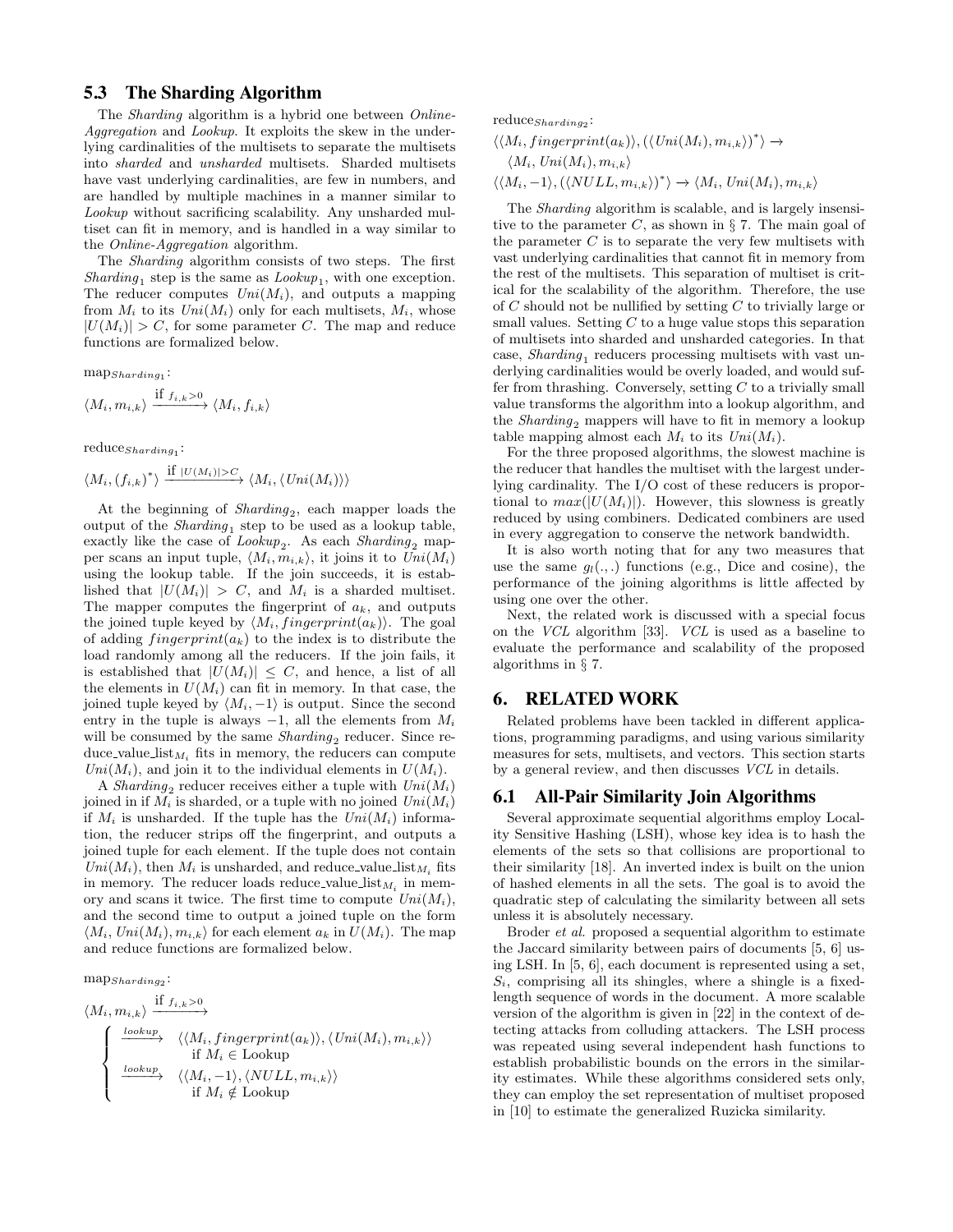

**Figure 2: The distribution of elements per multiset. Figure 3: The distribution of multisets per element.**

LSH was also used in [9] to approximate other similarity measures such as the Earth Mover Distance (EMD) between distributions<sup>6</sup> [28], and the cosine similarity between sets. However, the estimated similarities have a multiplicative bias that grows linearly with  $log(|A|)$  log  $log(|A|)$ , which might be impractical for large alphabets, such as cookies<sup>7</sup>.

Using inverted indexes is proposed to solve the all-pair similarity join problem exactly in [29]. Instead of scanning the inverted index and generating all pairs of sets sharing an element, the algorithm in [29] proceeds in two phases. The first candidate generation phase scans the data, and for each set,  $S_i$ , selects the inverted index entries that correspond to its elements. The algorithm then sorts the elements in this partial index by their frequency in order to exploit the skew in the frequencies of the elements. The algorithm dissects these elements into two partial indexes. The first partial index comprises the least frequent elements (i.e., elements with short lists of sets), and is denoted  $Prefix(S_i)$ . The second index comprises the most frequent elements (i.e., elements with long lists of sets), and is denoted  $\text{Suffix}(S_i)$ . The length of  $Suffix(S_i)$  is determined based on  $|S_i|$  and *t*, such that the similarity between  $S_i$  and any other set cannot be established using only all the elements in the suffix. The candidate generation phase merges all the lists in the prefix and generates all the candidates that may be similar



to  $S_i$ . In the second verification phase, the candidates are verified using the elements in the suffix. By dissecting the partial index of  $S_i$  into a prefix and a suffix, the threshold *t* is exploited and the expensive step of generating all the candidates sharing any element in their suffixes is avoided.

Several pruning techniques were proposed to further reduce the number of candidates generated. One such prominent technique is prefix filtering [10, 4, 34]. The technique builds an inverted index only for the union of the prefix elements of all the sets, which reduces the size of the inverted indices by a approximately  $1-t$ , according to [34]. Similarly, [34] proposed suffix filtering. In fact, [34] bundled prefix filtering and suffix filtering into a state of the art sequential algorithm, PPJoin+, along with positional filtering (the positions of the elements in any pair of overlapping ordered sets can be used to upper bound their similarity), and size filtering [2] (similar sets have similar sizes from the pigeonhole concept). Integrating most of these pruning techniques algorithmically was investigated in [19].

The MapReduce-based algorithm in [13] approximate the multiset similarity using the vector cosine similarity. The algorithm and the approximation is adopted in [3] with optimizations borrowed from [4] to reduce the communication between the machines and distribute the load more evenly. These techniques represent multisets as unit vectors, which ignores their cardinalities. This approximation allows for devising simple MapReduce algorithms. However, these techniques are not applicable when multisets are skewed in size, and the sizes of the multisets are relevant, which is typical in Internet-traffic application. In addition, these techniques provide approximate similarities, which obviates the use of the MapReduce framework that can be used to crunch large datasets to provide exact results.

The PPJoin+ algorithm is adopted in a MapReduce setting in [33] for database joins. Since this is the only algorithm that is exact, distributed, and versatile, it is used as a benchmark and is explained in details next.

 ${}^{6}$ Given two piles of dirt in the shapes of the distributions, the distance measure is proportional to the effort to transform one pile into the other.

 $7[16]$  has reported the bias factor grows linearly with  $|A|$ . In another analysis [17], Henzinger reported that the algorithm in [9] is more accurate than the algorithm in [5, 6] on the application of detecting near-duplicate web pages when using the same fingerprint size. That is attributed to the ability of [9] to respect the repeated shingles in the documents. The number of independent hash functions used in [17] is 84. It is notable that this is significantly less than the number of hash functions proposed in [22] of 423 to guarantee an error bound of 4% with confidence 95%. Clearly, [17] did not consider the set representation of multisets described in [10].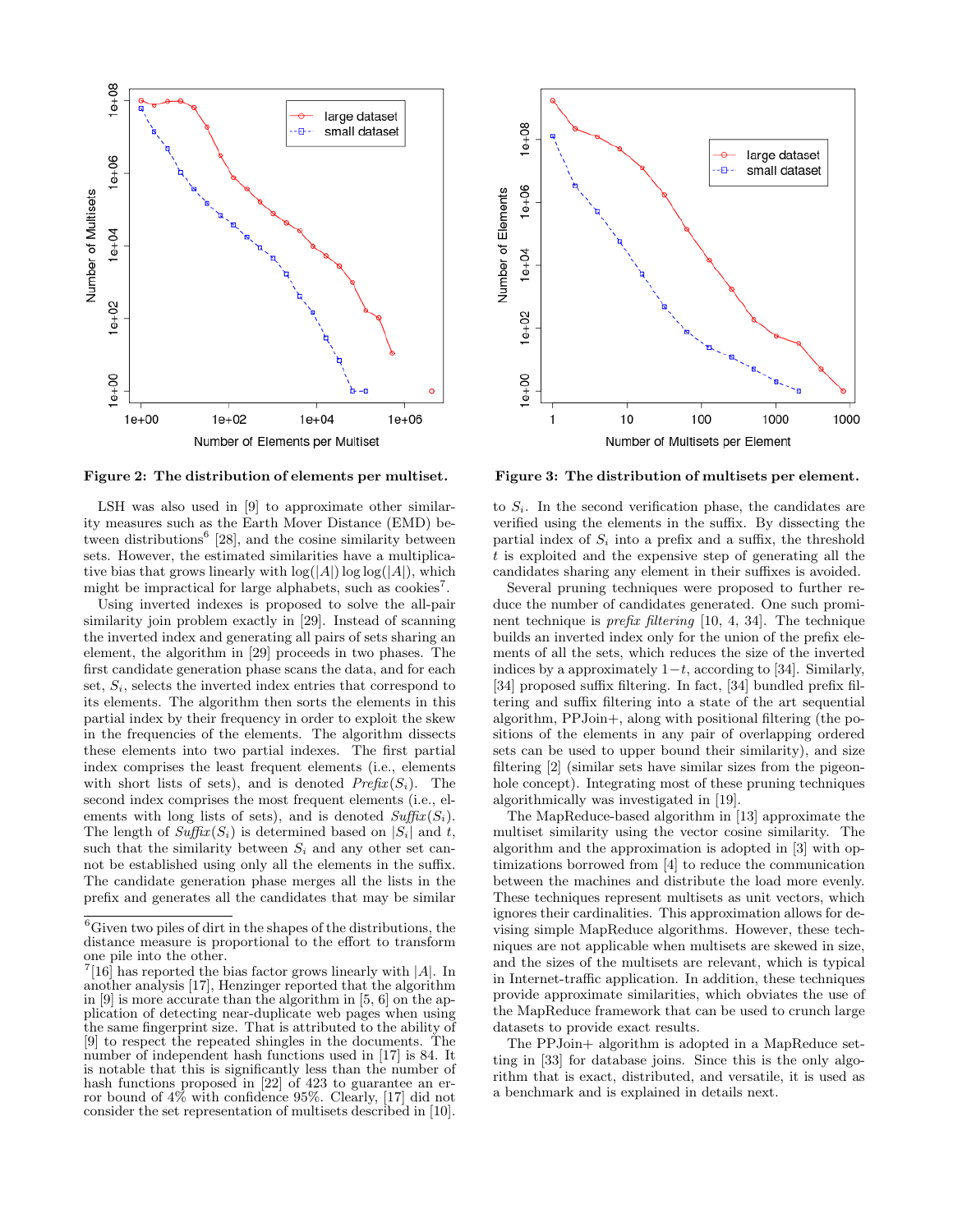## **6.2 The VCL Algorithm**

The  $VCL$  algorithm<sup>8</sup> was devised for set similarity joins where the sets come from two different sources. The algorithm was also adapted to solve the all-pair similarity join problem where the sets come from the same source, which is the problem in hand. While the work in [33] targets sets, it is applicable to multisets and vectors.

VCL is a MapReduce adaptation of PPJoin+ proposed in [34] that reduces the number of candidate pairs by combining several optimizations. In fact, the main MapReduce step of *VCL* relies on prefix filtering, explained in  $\S$  6.1. To apply the candidate pairs filtering technique [34], VCL makes a preprocessing scan on the dataset to sort the elements of the alphabet, *A*, by frequency. During the initialization of the mappers of the main phase, all the elements, sorted by their frequencies, are loaded into the memory of the mappers.

Each mapper processes a multiset at a time, and each multiset is processed by one mapper. For each multiset, *M<sup>i</sup>*, the mapper computes the prefix elements of  $M_i$ , and outputs the entire content of  $M_i$  with each element  $a_k \in \text{Prefix}(M_i)$ . VCL uses the MapReduce shuffle stage to group together multisets that share any prefix element. Hence, each reducer receives a reduce key, element  $a_k$ , along with the reduce value list<sub>a</sub><sub>k</sub> comprising all the multisets for which  $a_k$  is a prefix element. For each multiset in the reduce value  $list_{a_k}$ , the reducer has the elements of the entire multiset, and can compute the similarity between each pair of multisets. This algorithm computes the similarity of any two multisets on each reducer processing any of their common prefix elements. These similarities are deduplicated in a postprocessing phase. The map and reduce functions of the kernel, i.e., main, phase are formalized below.

map*VCL*:

$$
\langle M_i, \{m_{i,1}, \ldots, m_{i,|A|}\}\rangle \xrightarrow{\forall a_k \in \text{Prefix}(M_i)} \langle \langle a_k, \langle M_i, \{m_{i,1}, \ldots, m_{i,|A|}\}\rangle \rangle \rangle^*
$$

reduce*VCL*:

$$
\langle a_k, (\langle M_i, \{m_{i,1}, \ldots, m_{i, |A|}\}\rangle)^* \rangle \xrightarrow{\forall M_i, M_j \in \text{reduce_value\_list}} (\langle M_i, M_j, Sim(M_i, M_j)\rangle)^*
$$

VCL suffers from major inefficiencies in the computation, network bandwidth, and storage. For each multiset, *M<sup>i</sup>*, the map stage incurs a network bandwidth and storage cost that is proportional to  $|Prefix(M_i)| \times |U(M_i)|$ . Hence, the map bottleneck is the mapper handling the largest multiset. This constituted a major bottleneck in the reported experiments. In addition, the reducers suffer from high redundancy. Each pair of multisets,  $M_i$  and  $M_j$ , have their similarity computed  $|Prefix(M_i) \cap Prefix(M_j)|$  times. This inefficiency cannot be alleviated using combiners.

To reduce this inefficiency, grouping of elements into superelements was proposed in [33]. Representing multisets in terms of super-elements shrinks the multisets, and hence reduces the network, memory, and disk footprint. Grouping elements shrinks the alphabet, and hence a list of the super-elements, sorted by their frequencies, can be more easily accommodated in the memories of the VCL kernel

mappers. In addition, grouping reduces the number of kernel reducers calculating the similarity of pairs of multisets. The kernel reducers produce a candidate pair of multisets if their similarity of super-elements exceeds the threshold, *t*. Grouping produces "superfluous" pair of multisets that can share a prefix super-element, while not sharing a prefix element. These superfluous pairs are weeded out in the postprocessing phase. In the experiments in [33], grouping was shown to consistently introduce more overhead than savings due to the superfluous pairs, and the authors suggested using one element per group. This renders the VCL algorithm incapable of handling applications where the alphabet has to fit completely in memory of the mappers.

The VCL algorithm suffers from another major scalability bottleneck. In the map function of the kernel phase and the post-processing phase, entire multisets are read, processed, and output as whole indivisible capsules of data. Hence, VCL can only handle multisets that can fit in memory. This renders the algorithm inapplicable of handling Internet-traffic-scale applications, where the alphabet could be the cookies visiting Google, and the multisets could be the IPs visiting Google with these cookies.

## **7. EXPERIMENTAL RESULTS**

To establish the scalability and efficiency of the V-SMART-Join algorithms, experiments were carried out with datasets of real IPs and cookies. Each IP was represented as a multiset of cookies, where the multiplicity is the number of times the cookie appeared with an IP. The similarity measure used was Ruzicka. The experiments were conducted using two datasets from the search query logs. The first dataset is of much smaller size and it had approximately 133 Million unique elements (cookies) shared by approximately 82 Million multisets (IPs). The first dataset was used so that all the algorithms can finish processing it. This smaller dataset was used as a litmus test to know which algorithms will be compared on the second dataset.

The second dataset is of a more realistic size, and is used to know which algorithms can solve the all-pair similarity join problem in an Internet-traffic-scale setting, and compare their efficiency. The second dataset had approximately <sup>2</sup>*.*2 Billion unique elements (cookies) shared by approximately 454 Million multisets (IPs). The distributions of the multisets and elements are plotted in Fig. 2 and Fig. 3.

Clearly, both the multisets, the IPs, and the alphabet, the cookies, are in the order of hundreds of millions to billions. In addition, the distributions are fairly skewed. However, no stop words were discarded, and no multisets were sampled.

The algorithms analyzed in this experimental evaluation are the proposed algorithms as well as the state of the art algorithm, VCL. We did not include the LSH-based algorithms since the existing algorithms are serial, and generalizing them to a distributed setting is beyond the scope of this work. In addition, LSH algorithms are approximate. Using the computing power of multiple machines in a parallel setting obviates the need to approximation, especially if the exact algorithms can finish within reasonable time.

All the algorithms were allowed 1GB of memory, and 10GB of disk space on each of the machines they ran on, and they all ran on the same number of machines. All the algorithms were started concurrently to factor out any measurement biases caused by the data center loads. All the reported run times represent a median-of-5 measurements.

 ${}^{8}$ The algorithm is referred to as *VCL* after the names of the authors of [33].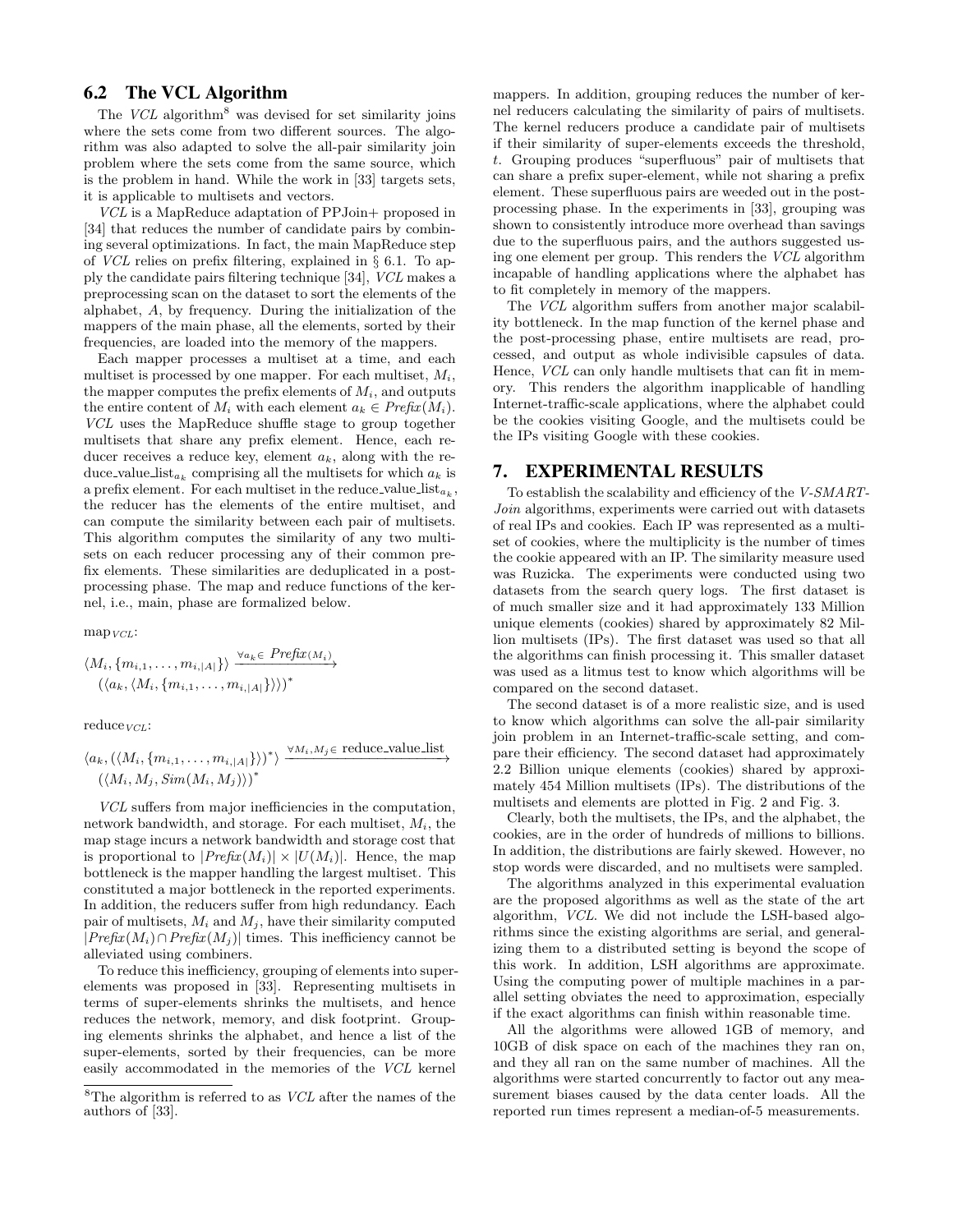



**Figure 4: Algorithms run time on the small dataset with various similarity thresholds (**500 **machines).**

The results of comparing the algorithms on the small and realistic datasets are reported in § 7.1 and § 7.2, respectively. We also conduct a sensitivity analysis of the *Sharding* algorithm with respect to the parameter  $C$  in  $\S 7.3$ . Finally, we briefly comment on discovering load balancers in § 7.4.

## **7.1 Algorithms Comparison on the Small Dataset**

The first step in comparing the algorithms on the small dataset was to run each algorithm on the same number of machines, 500, and to vary the similarity threshold, *t*, between 0*.*1 and 0*.*9 at an 0*.*1 interval. Understandably, all the algorithms produced the same number of similar pairs of IPs for each value of *t*. The results are plotted in Fig. 4. Clearly, the performance of the VCL algorithm in terms of run time was not close to any of the V-SMART-Join algorithms. In addition, its performance was highly dependent on the similarity threshold, *t*. It is also worth mentioning that at least 86% of the run time of VCL was consumed by the map phase of the kernel MapReduce step, where the multisets get replicated for each prefix element. The V-SMART-Join algorithms were fairly insensitive to *t*. Their run time decreased very slightly as *t* increased, since less pairs were output, which reduces the I/O time.

The Online-Aggregation algorithm was consistently the most efficient. Online-Aggregation executed 30 times faster than VCL when the similarity threshold was 0*.*1. When the threshold was increased to 0*.*9, the performance of *V CL* improved to be only 5 times worse than Online-Aggregation. Online-Aggregation was followed by Lookup, and then Sharding, with slight differences in performance. This was expected, since the Online-Aggregation joining needs only one MapReduce step. The Lookup algorithm saves a MapReduce step compared to the Sharding algorithm.

How the algorithms scale out relative to the number of machines was also examined. All the algorithms were run to find all pairs of similarity 0*.*5 or more, and the number

**Figure 5: Algorithms run time on the small dataset** with various numbers of machines  $(t = 0.5)$ .

of machines were varied from 100 to 900 at an interval of 100 machines. Again, the VCL algorithm performed a lot worse than the V-SMART-Join algorithms. In addition, when the algorithm ran on over 500 machines, it did not make much use of the machines. The reason is that the bottleneck of the runs was outputting each large multiset with each one of its prefix elements. This results in a huge load unbalance. That is, some of the machines that handle the large multisets become very slow, which is independent of the number of machines used. When using 900 machines instead of 100 machines, VCL run time dropped by 35%.

On the other hand, the V-SMART-Join algorithms continued to observe a relative reduction in the run time as more machines were used. This speed up was hampered by the fact that a large portion of the run times were spent in starting and stopping the MapReduce runs. The algorithm that exhibited the most reduction in run time was Online-Aggregation, whose run time dropped by 53%, while the Lookup showed the least reduction in run time with a drop of 32%. This is because part of the run time of Lookup was loading the lookup table mapping each  $M_i$  to  $Uni(M_i)$ on each machine, which is a fixed overhead regardless of the number of machines used. Again, Online-Aggregation outperformed VCL by 11 to 15 times depending on the similarity threshold.

## **7.2 Algorithms Comparison on the Realistic Dataset**

The algorithms were run on the more realistic dataset, and the results are presented below. It is worth mentioning that Lookup did not succeed because it was never able to load the entire lookup table mapping each  $M_i$  to  $Uni(M_i)$ . Hence, Lookup was out of the competition. Similarly, the VCL algorithm was not able to load all the cookies, sorted by their frequency. To remedy this, the cookie elements were sorted based on their hash signature instead of their frequencies. However, even with this modification, VCL never finished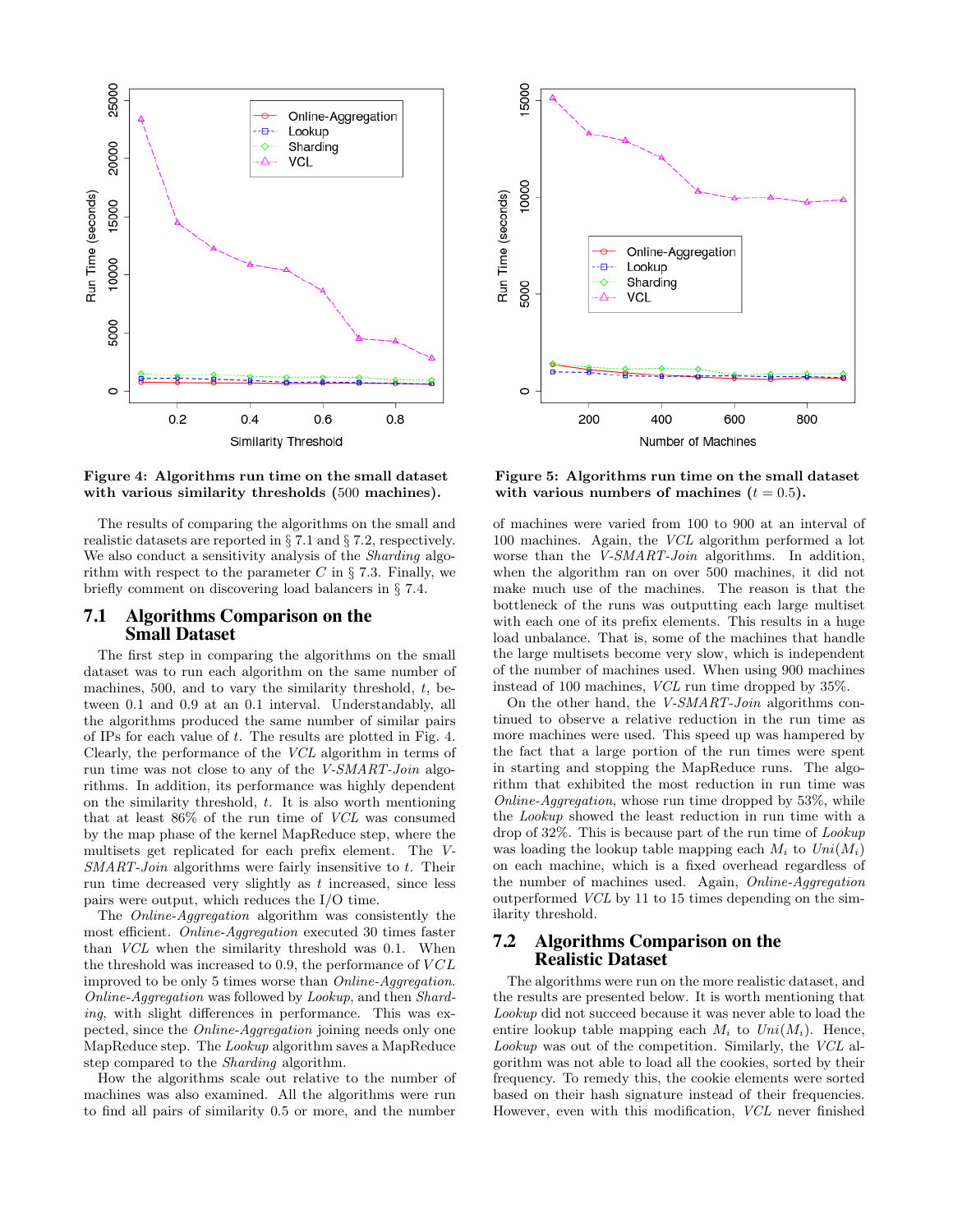the runs within two days. The mappers of the kernel step took more than 48 hours to finish, and were killed by the MapReduce scheduler.

The remaining algorithms, Online-Aggregation and Sharding, were compared. The similarity phase is common to both algorithms. Hence, the time for running the joining phase was measured separately from the time for running the similarity phase. Since these algorithms do not get affected by the similarity threshold, only their scaling out with the number of machines was compared. The algorithms were run to find all pairs of similarity 0*.*5 or more, and the number of machines were varied from 100 to 900 at an interval of 100 machines. The results are plotted in Fig. 6. From the figure, both algorithms, as well as the common similarity step were able to scale out as the number of machines increased. Online-Aggregation took roughly half the time of Sharding.

## **7.3 How Sensitive is Sharding to** *C***?**

The previous section shows that while the Sharding algorithm is half as efficient as the Online-Aggregation algorithm, it is still scalable. The main advantage of Sharding is it does not use secondary keys, which are not supported natively by Hadoop. On the other hand, Sharding takes a parameter *C*. The function of parameter *C* is to separate the multisets with vast underlying cardinalities, whose Uni(*.*) functions are calculated and loaded in memory as the Sharding<sub>2</sub> mappers start, from the rest of the multisets, whose  $Uni(.)$  are calculated on the fly by the *Sharding*, reducers. A sensitivity analysis was conducted on the performance of the Sharding algorithm as the parameter *C* was varied. The run time of the Sharding<sub>1</sub> and Sharding<sub>2</sub> steps, as well as their sum, are plotted in Fig. 7 as the parameter  $C$  is varied between  $2^5$  and  $2^{15}$  using exponential steps.

The run time of the  $Sharding_1$  step decreased since less pairs were output as *C* increased, which reduced the I/O time. On the other hand, the run time of the  $Sharding_2$ step increased since more on the fly aggregation is done as *C* increased. The total run time of the Sharding algorithm stayed stable throughout entire range of *C*. More precisely, the total run time had a slight downward trend until the value of *C* was roughly 1000 and then increased again. Notice however that larger values of *C* reduce the memory footprint of the algorithm, and are then more recommended.

#### **7.4 A Comment on Identifying Proxies**

We conclude the experimental section by briefly discussing the discovered IP communities. For each similarity threshold, a manual analysis was done on a random sample of the similar IPs. Each threshold was judged based on its coverage, i.e., the number of discovered similar IPs, and the false positives of the sample. False positives are defined as IPs in the results that cannot be proxies. Similar IPs are judged as not proxies based on evidences independent of this study. An example is the case when two IPs that were judged by this approach to be similar belong in fact to two different organizations. Clearly, setting *t* to 0*.*1 yields the highest coverage, but also the highest false positives.

To reduce the false positives, instead of reducing the similarity threshold, IPs that observed less than 50 cookies were filtered out. This almost eliminated the false positives for all the thresholds, since it eliminated all the IPs that have very low chance of acting as proxies. After eliminating these IPs, the number of cookies were around two orders of magnitude larger than the number of IPs. It is expected to find a lot more cookies than IPs in proxy settings.

Notice that this filtering of small IPs would not improve the reported performance of VCL, though it would improve the reported performance of Lookup. The reason is the main bottleneck of VCL are multisets with vast underlying cardinalities. These bottleneck multisets are the most important to identify in order to discover load balancer, and should not be filtered out. On the other hand, by reducing the number of multisets, the Lookup algorithm reduces the I/O time of reduce*Lookup*<sup>1</sup> responsible for producing the data for the lookup table mapping each  $M_i$  to  $Uni(M_i)$ . It is also worth noting that this filtering allowed the Lookup algorithm to accommodate the lookup table of the realistic dataset, and was able to finish the run in time very comparable to the Online-Aggregation algorithm.

The overwhelming majority of the discovered load balancers were in European countries. The seven largest strongly connected sets of IPs spanned several subnetworks, and comprised thousands of IPs. The load balancers in Saudi Arabia and North Korea were few, but were the most active.

## **8. DISCUSSION**

The V-SMART-Join MapReduce-based framework for discovering all pairs of similar entities is proposed. This work presents a classification of the partial results necessary for calculating Nominal Similarity Measures (NSMs) that are typically used with sets, multisets, and vectors. This classification enables splitting the V-SMART-Join algorithms into two stages. The first stage computes and joins the partial results, and the second stage computes the similarity for all candidate pairs. The V-SMART-Join algorithms were up to 30 times as efficient as the state of the art algorithm, VCL, when compared on real small datasets. We also established the scalability of the V-SMART-Join algorithms by running them on a dataset of a realistic size, on which the VCL mapper never succeeded to finish, not even when VCL was modified to improve scalability.

We touch on the reason why we did not incorporate prefix filtering into the proposed algorithms. While prefix filtering reduces the generated candidates from any pair of multisets sharing an element to only those that share a prefix element, employing it in a MapReduce algorithm introduces a scalability bottleneck, which defeats the purpose of using MapReduce. First, loading a list of all the alphabet elements, sorted by their frequencies, in memory to identify the prefix elements of each entity renders prefix filtering inappropriate for handling extremely large alphabets. This was a bottleneck for the algorithms in [3, 33]. Extremely large alphabets and entities are common in Internet-trafficscale applications. While [33] proposed grouping elements to reduce the memory footprint of prefix filtering, their experiments showed the inefficiencies introduced by grouping. Second, the approach of generating candidates and then verifying them entails machines loading complete multisets as indivisible capsules. This limits the algorithms in [3, 33] to datasets where pairs of multisets can fit in memory. Finally, as clear from the experiments, prefix filtering is only effective when the similarity threshold is extremely high. Prefix filtering becomes less effective when the similarity threshold drops. As was clear from our application, the threshold was set to a small value (0*.*1) to find all similar IPs, which minimizes the benefits of prefix filtering.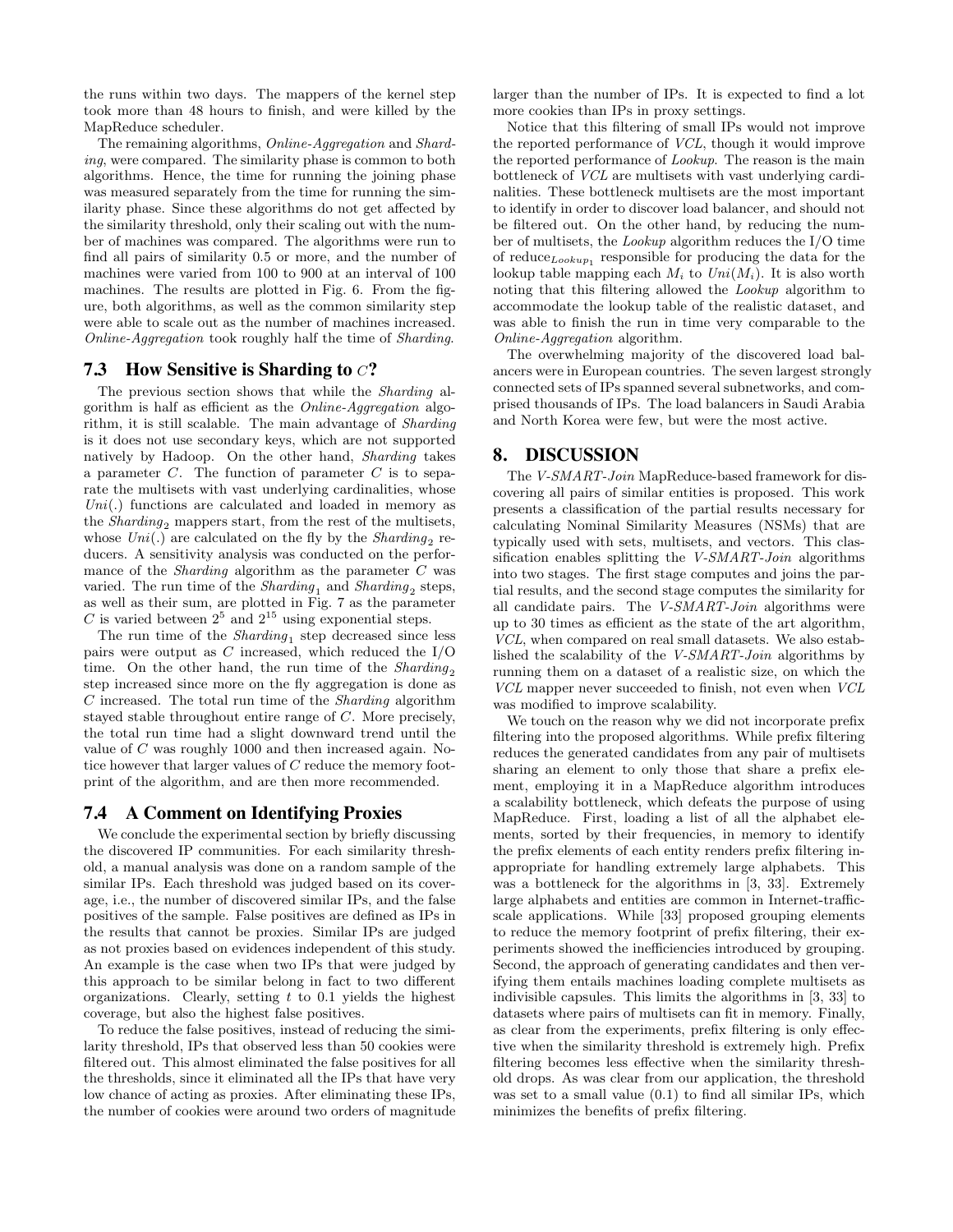

**Figure 6: Algorithms run time on the large dataset** with various numbers of machines  $(t = 0.5)$ .

The main lesson learned from this work is that devising new algorithms for the MapReduce setting may yield algorithms that are more efficient and scalable than those devised by adopting sequential algorithms for this distributed setting. Adopting sequential algorithms to the distributed settings may overlook capabilities and functionalities offered by the MapReduce framework. It is also crucial to devise algorithms that are compatible with the publicly available version of MapReduce, Hadoop, for wider adoption.

Finally, it is constructive to identify the limitations of this work. The proposed algorithms, as well as others in the literature, handles only NSMs whose partial results can be computed either by scanning the two entities, or by scanning the intersection of the two entities. That is, the algorithms do not handle NSMs if any of its partial results entail scanning the elements in the union of the two entities. This still makes this work applicable to a large array of similarity measures, such as Jaccard, Ruzicka, Dice, and cosine.

In addition, this work assumes large scale datasets with numerous entities, numerous elements, and a skew in the sizes of the entities. The skew in the sizes of the entities enabled the sharding algorithm to categorize entities into sharded and unsharded entities. This work is not applicable to datasets with numerous entities and very few elements. For instance, if the entities represent distribution histograms of a moderate number bins, and the elements represent the bins, almost each bin would be shared by almost all the entities. In that case, the algorithm would have to do an exhaustive pairwise similarity join, which is very unscalable. Our future work focuses on devising a MapReduce-based algorithm for all-pair similarity joins of histograms.

#### **Acknowledgments**

We would like to thank Matt Paduano for his valuable discussions, Amr Ebaid for implementing the Lookup algorithm, Adrian Isles and the anonymous reviewers for the rigorous revision of the manuscript.



**Figure 7: The run time of** *Sharding* **on the large dataset with various values of the parameter** *C***.**

## **9. REFERENCES**

- [1] Apache Hadoop. http://hadoop.apache.org.
- [2] A. Arasu, V. Ganti, and R. Kaushik. Efficient Exact Set-Similarity Joins. In Proceedings of the 32nd VLDB International Conference on Very Large Data Bases, pages 918–929, 2006.
- [3] R. Baraglia, G. De Francisci Morales, and C. Lucchese. Document Similarity Self-Join with MapReduce. In Proceedings of the 10th IEEE ICDM International Conference on Data Mining, pages 731–736, 2010.
- [4] R. Bayardo, Y. Ma, and R. Srikant. Scaling Up All Pairs Similarity Search. In Proceedings of the 16th WWW International Conference on World Wide Web, pages 131–140, 2007.
- [5] A. Broder. On the Resemblance and Containment of Documents. In Proceedings of the IEEE SEQUENCES Compression and Complexity of Sequences, pages 21–29, 1997.
- [6] A. Broder, S. Glassman, M. Manasse, and G. Zweig. Syntactic Clustering of the Web. In Proceedings of the 6th WWW International Conference on World Wide Web, pages 391–404, 1997.
- [7] S.-H. Cha. Comprehensive Survey on Distance/Similarity Measures between Probability Density Functions. International Journal of Mathematical Models and Methods in Applied Sciences, 1(4):300–307, 2007.
- [8] S.-H. Cha and S. Srihari. On Measuring the Distance between Histograms. Pattern Recognition, 35(6):1355–1370, 2002.
- [9] M. Charikar. Similarity Estimation Techniques from Rounding Algorithms. In Proceedings of the 34th ACM STOC Symposium on Theory Of Computing, pages 380–388, 2002.